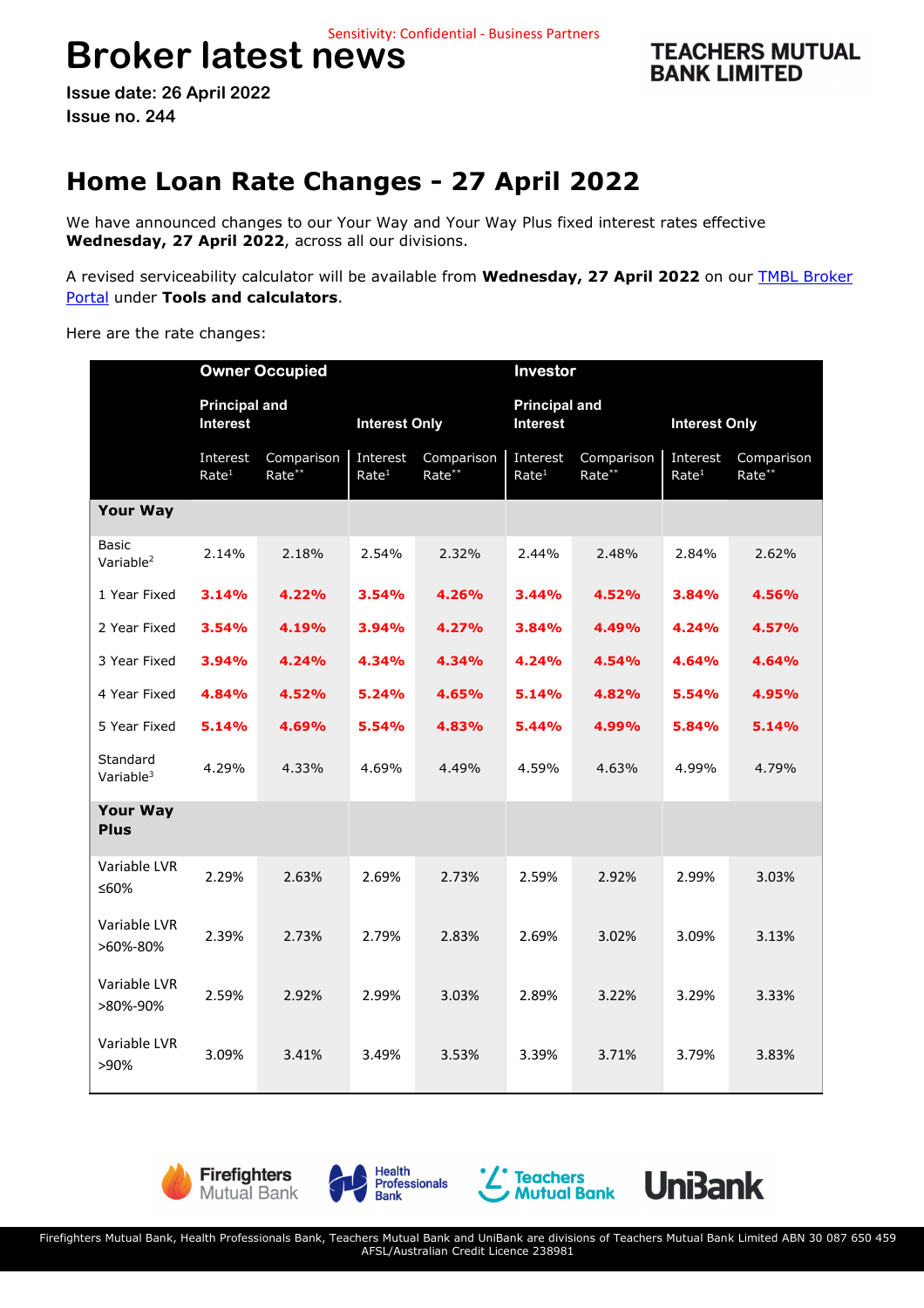## **Broker latest news**  Sensitivity: Confidential - Business Partners

**Issue date: 26 April 2022 Issue no. 244** 

|                                                                       | <b>Owner Occupied</b>            |                      |                               |                      | Investor                                |                      |                               |                      |
|-----------------------------------------------------------------------|----------------------------------|----------------------|-------------------------------|----------------------|-----------------------------------------|----------------------|-------------------------------|----------------------|
|                                                                       | <b>Principal and</b><br>Interest |                      | <b>Interest Only</b>          |                      | <b>Principal and</b><br><b>Interest</b> |                      | <b>Interest Only</b>          |                      |
|                                                                       | Interest<br>Rate <sup>1</sup>    | Comparison<br>Rate** | Interest<br>Rate <sup>1</sup> | Comparison<br>Rate** | Interest<br>Rate <sup>1</sup>           | Comparison<br>Rate** | Interest<br>Rate <sup>1</sup> | Comparison<br>Rate** |
| <b>Your Way</b><br><b>Plus</b><br>(Essential<br>Worker <sup>^</sup> ) |                                  |                      |                               |                      |                                         |                      |                               |                      |
| Variable LVR<br>≤ $60%$                                               | 2.24%                            | 2.58%                | 2.64%                         | 2.68%                | 2.54%                                   | 2.87%                | 2.94%                         | 2.98%                |
| Variable LVR<br>$>60\% - 80\%$                                        | 2.34%                            | 2.68%                | 2.74%                         | 2.78%                | 2.64%                                   | 2.97%                | 3.04%                         | 3.08%                |
| Variable LVR<br>$>80\% - 90\%$                                        | 2.54%                            | 2.87%                | 2.94%                         | 2.98%                | 2.84%                                   | 3.17%                | 3.24%                         | 3.28%                |
| Variable LVR<br>>90%                                                  | 3.04%                            | 3.36%                | 3.44%                         | 3.48%                | 3.34%                                   | 3.66%                | 3.74%                         | 3.78%                |
| <b>Your Way</b><br><b>Plus Fixed</b><br><b>LVR</b><br>≤60%            |                                  |                      |                               |                      |                                         |                      |                               |                      |
| 1 Year Fixed                                                          | 2.99%                            | 2.69%                | 3.39%                         | 2.71%                | 3.29%                                   | 2.98%                | 3.69%                         | 3.01%                |
| 2 Year Fixed                                                          | 3.39%                            | 2.81%                | 3.79%                         | 2.86%                | 3.69%                                   | 3.11%                | 4.09%                         | 3.16%                |
| 3 Year Fixed                                                          | 3.79%                            | 3.00%                | 4.19%                         | 3.07%                | 4.09%                                   | 3.30%                | 4.49%                         | 3.37%                |
| 4 Year Fixed                                                          | 4.69%                            | 3.41%                | 5.09%                         | 3.49%                | 4.99%                                   | 3.72%                | 5.39%                         | 3.80%                |
| 5 Year Fixed                                                          | 4.99%                            | 3.71%                | 5.39%                         | 3.80%                | 5.29%                                   | 4.02%                | 5.69%                         | 4.11%                |
| Your Way<br><b>Plus Fixed</b><br><b>LVR</b><br>$>60\%$ to<br>80%      |                                  |                      |                               |                      |                                         |                      |                               |                      |
| 1 Year Fixed                                                          | 2.99%                            | 2.78%                | 3.39%                         | 2.80%                | 3.29%                                   | 3.07%                | 3.69%                         | 3.10%                |
| 2 Year Fixed                                                          | 3.39%                            | 2.90%                | 3.79%                         | 2.94%                | 3.69%                                   | 3.19%                | 4.09%                         | 3.24%                |
| 3 Year Fixed                                                          | 3.79%                            | 3.08%                | 4.19%                         | 3.14%                | 4.09%                                   | 3.37%                | 4.49%                         | 3.44%                |
| 4 Year Fixed                                                          | 4.69%                            | 3.48%                | 5.09%                         | 3.56%                | 4.99%                                   | 3.78%                | 5.39%                         | 3.87%                |
| 5 Year Fixed                                                          | 4.99%                            | 3.77%                | 5.39%                         | 3.86%                | 5.29%                                   | 4.08%                | 5.69%                         | 4.17%                |







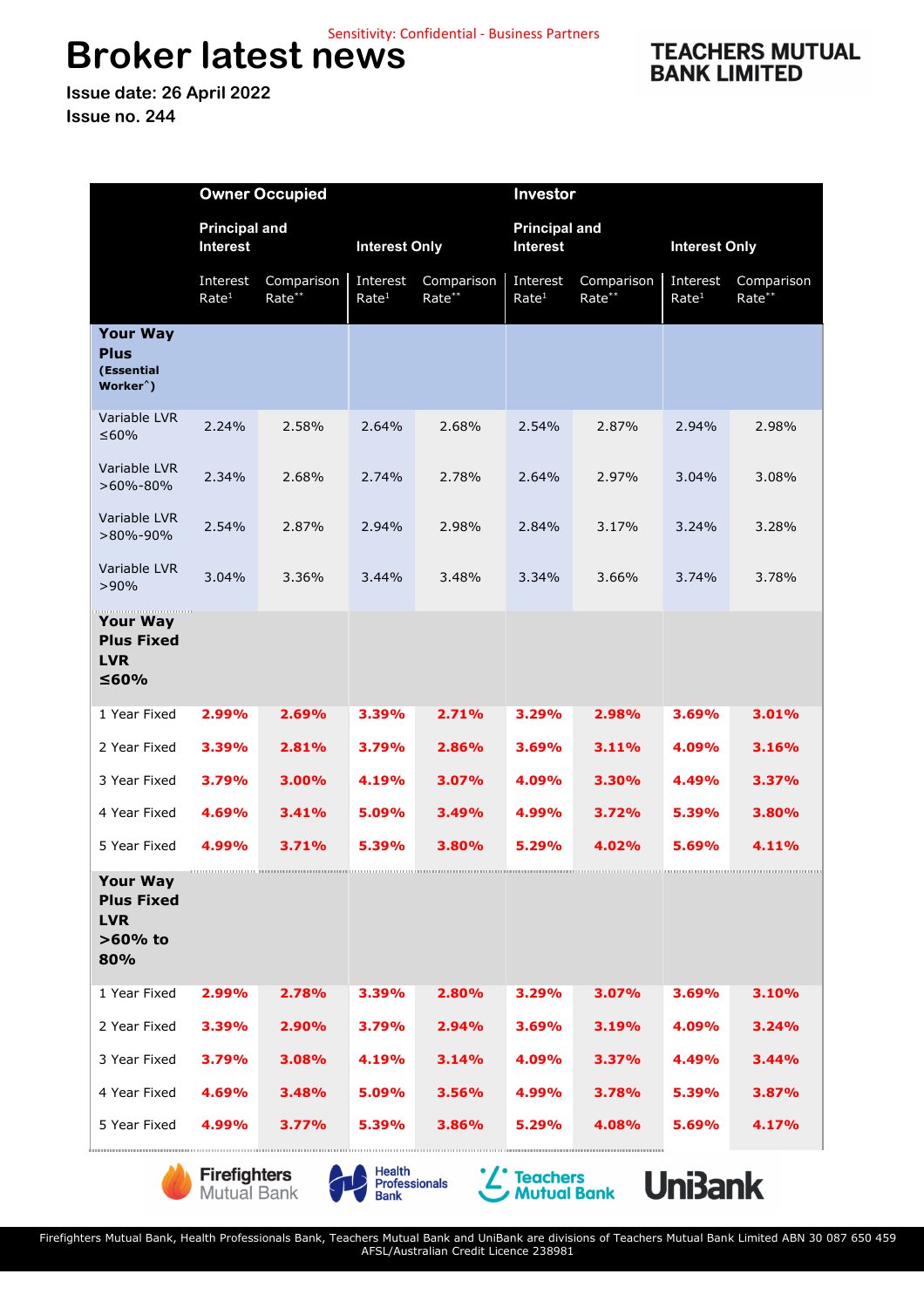## **Broker latest news**  Sensitivity: Confidential - Business Partners

**TEACHERS MUTUAL BANK LIMITED** 

**Issue date: 26 April 2022 Issue no. 244** 

|                                                                         | <b>Owner Occupied</b>                   |                      |                               |                      | Investor                                |                      |                               |                      |
|-------------------------------------------------------------------------|-----------------------------------------|----------------------|-------------------------------|----------------------|-----------------------------------------|----------------------|-------------------------------|----------------------|
|                                                                         | <b>Principal and</b><br><b>Interest</b> |                      | <b>Interest Only</b>          |                      | <b>Principal and</b><br><b>Interest</b> |                      | <b>Interest Only</b>          |                      |
|                                                                         | Interest<br>Rate <sup>1</sup>           | Comparison<br>Rate** | Interest<br>Rate <sup>1</sup> | Comparison<br>Rate** | Interest<br>Rate <sup>1</sup>           | Comparison<br>Rate** | Interest<br>Rate <sup>1</sup> | Comparison<br>Rate** |
| <b>Your Way</b><br><b>Plus Fixed</b><br><b>LVR</b><br>$>80\%$ to<br>90% |                                         |                      |                               |                      |                                         |                      |                               |                      |
| 1 Year Fixed                                                            | 2.99%                                   | 2.96%                | 3.39%                         | 2.98%                | 3.29%                                   | 3.25%                | 3.69%                         | 3.28%                |
| 2 Year Fixed                                                            | 3.39%                                   | 3.06%                | 3.79%                         | 3.11%                | 3.69%                                   | 3.36%                | 4.09%                         | 3.41%                |
| 3 Year Fixed                                                            | 3.79%                                   | 3.22%                | 4.19%                         | 3.29%                | 4.09%                                   | 3.52%                | 4.49%                         | 3.59%                |
| 4 Year Fixed                                                            | 4.69%                                   | 3.61%                | 5.09%                         | 3.70%                | 4.99%                                   | 3.92%                | 5.39%                         | 4.00%                |
| 5 Year Fixed                                                            | 4.99%                                   | 3.89%                | 5.39%                         | 3.99%                | 5.29%                                   | 4.19%                | 5.69%                         | 4.30%                |

**#** Please contact us for other LVR options for owner occupied home loans utilising the First Home Loan Deposit Scheme.

#### **Please note:**

- At the end of the Your Way Plus fixed rate period, the fixed rate component reverts to the Your Way Plus variable, Principal & Interest (PI) rate. (Applicable LVR is determined by the initial loan approval, irrespective of property value or loan balance at time of revert. I.e. Fixed rate approved at 60% LVR, revert rate is variable PI at 60% LVR).
- At the end of the Your Way fixed rate period, the fixed rate component reverts to the Your Way Standard Variable, Principal & Interest rate.
- The home loan rates affected by the interest rate change are highlighted in red on the above table – all other home loan interest rates remain unchanged.
- Interest rates quoted and all rates are subject to change at any time.
- From 27 April 2022, please destroy all advertising/marketing material displaying old rates.

### **What about applications in the pipeline?**

All fixed rate product applications with Rate Lock will be honoured as per the terms of their Rate Lock agreement.

Rate Lock is only available for fixed rate products at the time of application. For applications submitted without Rate Lock, on or before 26 April 2022, the new interest rates will apply.

#### Applications **submitted on or after 27 April 2022**, will be **subject to the new interest rates.**